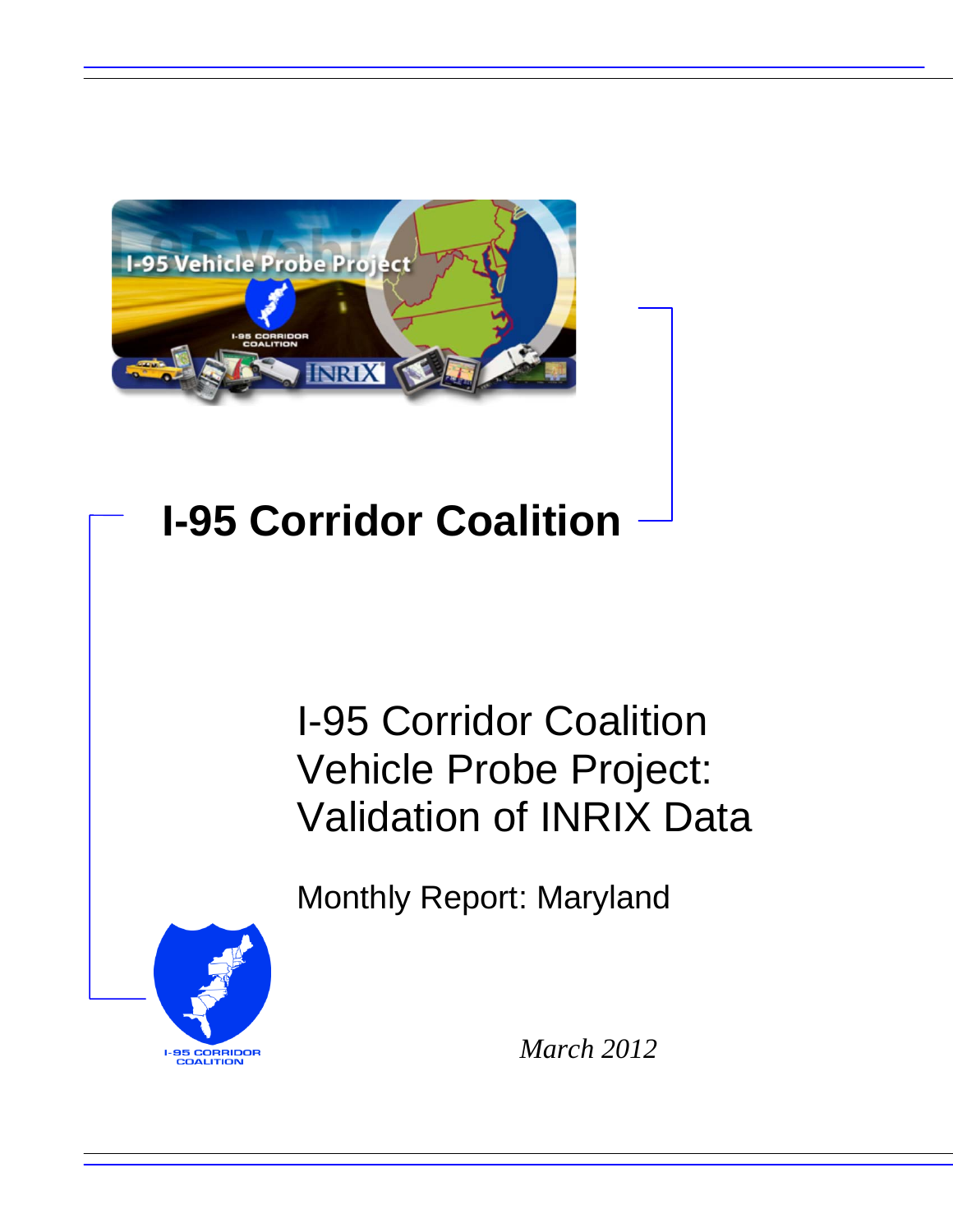# **I-95 CORRIDOR COALITION VEHICLE PROBE PROJECT VALIDATION OF INRIX DATA OCTOBER 2011**

# *Monthly Report*

*Prepared for:*

I-95 Corridor Coalition

*Sponsored by:*

I-95 Corridor Coalition

*Prepared by:*

Ali Haghani, Masoud Hamedi, Kaveh Farokhi Sadabadi University of Maryland, College Park

*Acknowledgements:*

The research team would like to express its gratitude for the assistance it received from the state highway officials in Delaware, Maryland, New Jersey, North Carolina, South Carolina, Virginia, Pennsylvania, and Florida during the course of this study. Their effort was instrumental during the data collection phase of the project. This report would not have been completed without their help.

*March 2012*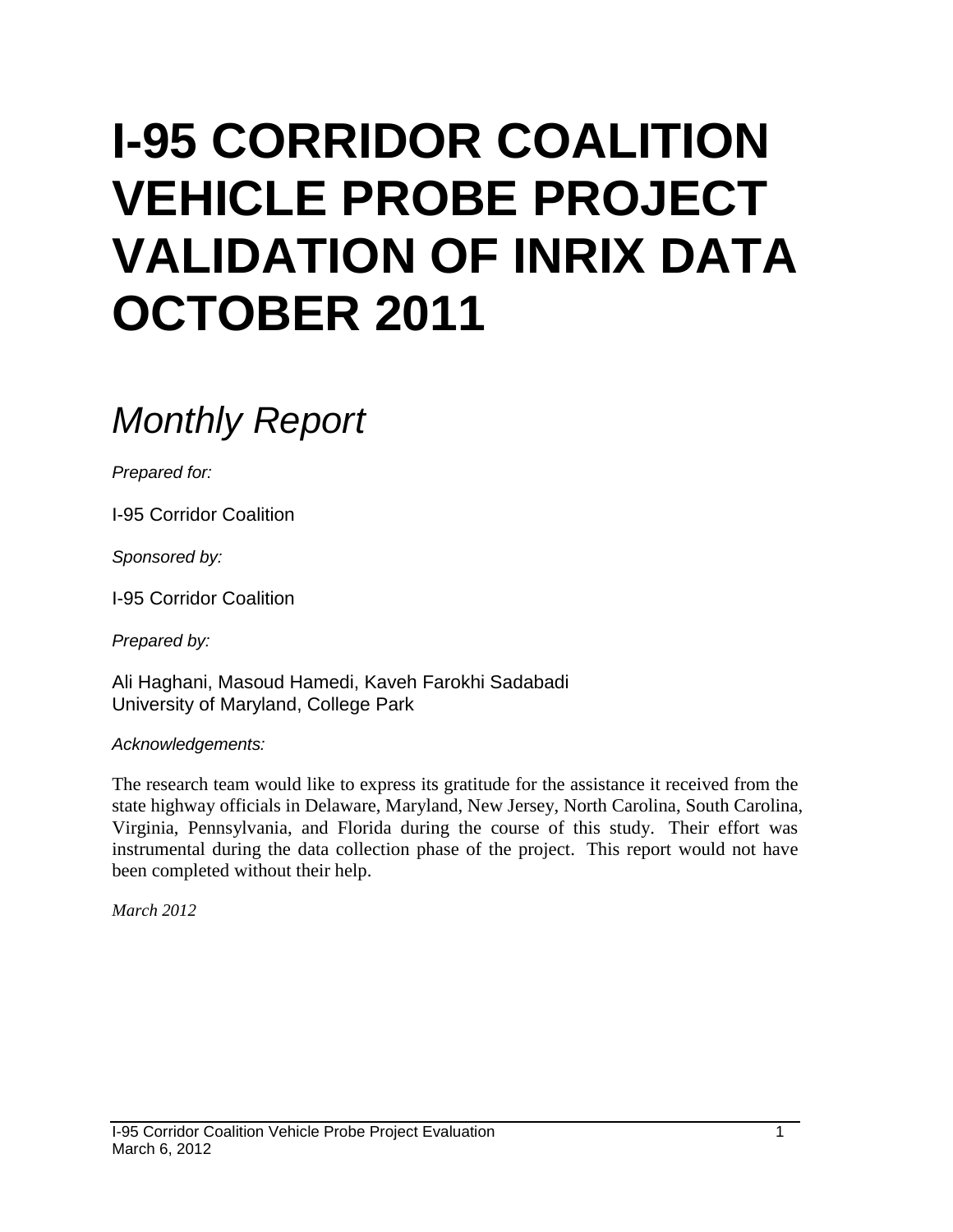# **Evaluation Results for the State of Maryland**

## *Executive Summary*

Travel time samples were collected in Maryland along approximately 14 freeway miles, seven arterial miles, and nearly three miles of ramp facilities from Thursday, October 6, 2011 through Monday, October 17, 2011. The results of validation performed on the freeway segments and ramp segments are included in this report. The results for the four arterial segments will be presented in a separate report.

Freeway segments studied were located along I-695 in Anne Arundel and Baltimore Counties. Data collected for the freeway validation was compared with travel time and speed data reported by INRIX as part of the I-95 Vehicle Probe project. The freeway validation data below represents approximately 785 hours of observations along six freeway segments, totaling approximately 14 miles.

ES Table 1, below summarizes the results of the comparison between the validation data and the INRIX data for freeway segments during this period. As shown, the average absolute speed error (AASE) and Speed Error Bias (SEB) were within specification for all speed bins. Even when errors are measured against the mean (rather than the SEM band) the data meets contract specifications for both the AASE and the SEB.

| <b>ES Table 1 - Maryland Evaluation Summary</b> |                                                                                              |                          |                                          |                          |                       |                  |  |  |  |
|-------------------------------------------------|----------------------------------------------------------------------------------------------|--------------------------|------------------------------------------|--------------------------|-----------------------|------------------|--|--|--|
|                                                 | <b>Absolute Speed Error</b><br>(<10 mph)                                                     |                          | <b>Speed Error Bias</b><br>$(<5$ mph $)$ |                          | Number of<br>5 Minute | Hours of<br>Data |  |  |  |
| <b>Speed Bin</b>                                | Comparison<br>w ith SEM Band                                                                 | Comparison<br>w ith Mean | Comparison<br>with SEM Band              | Comparison<br>w ith Mean | Samples               | Collection       |  |  |  |
| 0-30 MPH                                        | 2.40                                                                                         | 3.60                     | 1.40                                     | 1.80                     | 868                   | 72.3             |  |  |  |
| 30-45 MPH                                       | 4.30                                                                                         | 6.50                     | 3.20                                     | 4.60                     | 371                   | 30.9             |  |  |  |
| 45-60 MPH                                       | 1.70                                                                                         | 4.10                     | 1.40                                     | 3.20                     | 3026                  | 252.2            |  |  |  |
| $>60$ MPH                                       | 0.90                                                                                         | 3.00                     | $-0.40$                                  | $-1.00$                  | 5148                  | 429.0            |  |  |  |
| All Speeds                                      | 1.43                                                                                         | 3.55                     | 0.49                                     | 0.83                     | 9413                  | 784.4            |  |  |  |
| roadway.                                        | Based upon data collected from October 6, 2011 through October 17, 2011 across 14.3 miles of |                          |                                          |                          |                       |                  |  |  |  |

As part of the on-going validation process, vehicle probe data from each state is validated on a rotating basis. Since the inception of the validation process, data on roadways in Maryland was validated on five occasions: July/August 2008, March 2009, February 2010, October 2010 and October 2011. These five validations represent nearly 3670 hours of observations along nearly 100 miles of freeway segments in Maryland. ES Table 2 provides a summary of the cumulative validation effort. As shown, the average absolute speed error and speed error bias are within specification for all speed bins even when errors are measured against the mean.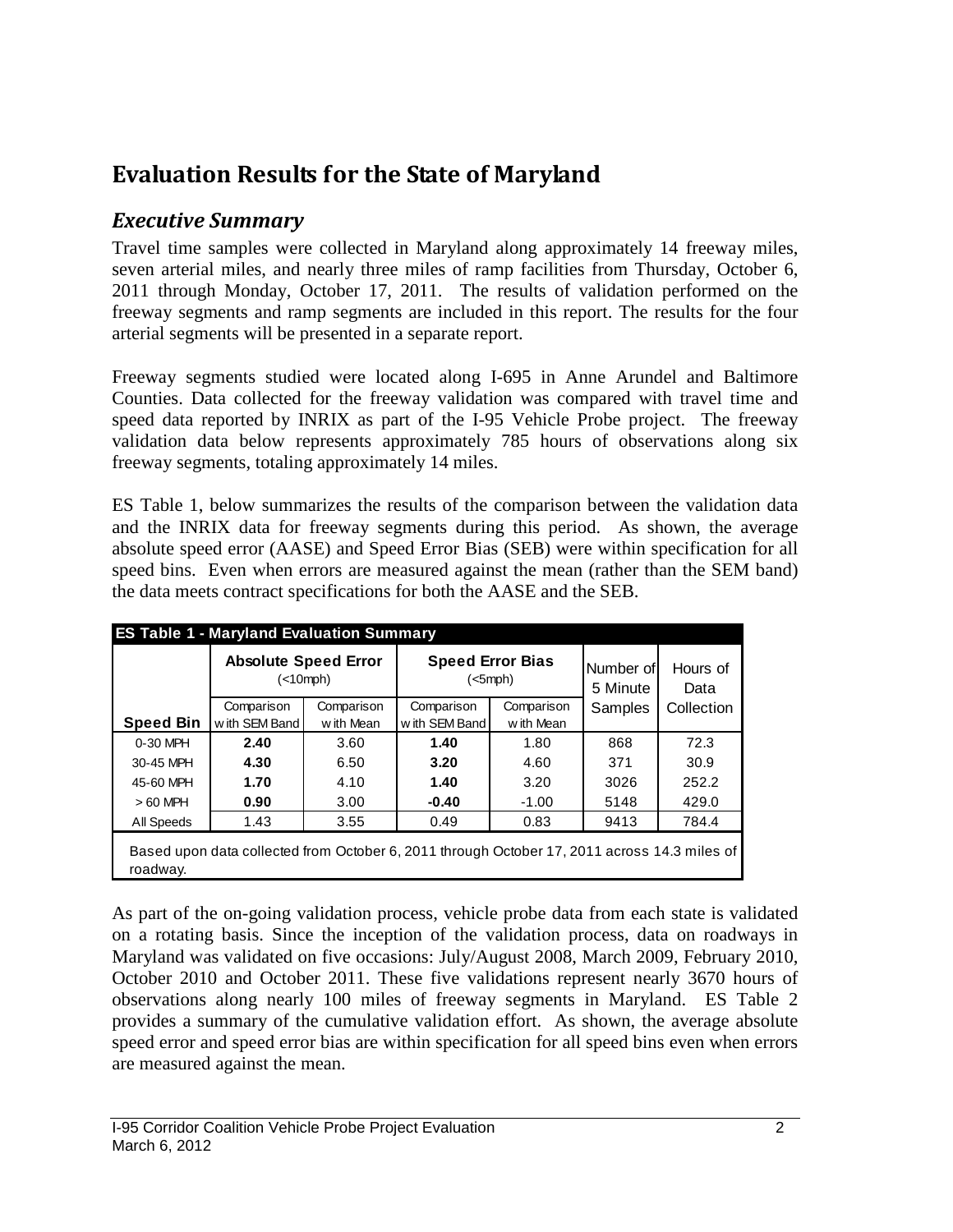| <b>ES Table 2 - Maryland - Cumulative to Date</b> |                                               |                          |                                          |                          |                   |               |  |  |  |
|---------------------------------------------------|-----------------------------------------------|--------------------------|------------------------------------------|--------------------------|-------------------|---------------|--|--|--|
| <b>Speed Bin</b>                                  | <b>Absolute Speed Error</b><br>$(<10$ mph $)$ |                          | <b>Speed Error Bias</b><br>$(<5$ mph $)$ |                          | Number of 5       | Hours of Data |  |  |  |
|                                                   | Comparison<br>with SEM Band                   | Comparison<br>w ith Mean | Comparison<br>with SEM Band              | Comparison<br>w ith Mean | Minute<br>Samples | Collection    |  |  |  |
| $0-30$ MPH                                        | 3.13                                          | 4.41                     | 1.38                                     | 1.75                     | 2595              | 216.3         |  |  |  |
| 30-45 MPH                                         | 4.35                                          | 6.72                     | 2.14                                     | 3.25                     | 2479              | 206.6         |  |  |  |
| 45-60 MPH                                         | 2.03                                          | 4.25                     | 0.71                                     | 1.76                     | 14224             | 1185.3        |  |  |  |
| $>60$ MPH                                         | 1.61                                          | 4.02                     | $-1.23$                                  | $-2.43$                  | 24726             | 2060.5        |  |  |  |
| All Speeds                                        | 1.99                                          | 4.27                     | $-0.26$                                  | $-0.51$                  | 44024             | 3668.7        |  |  |  |
|                                                   |                                               |                          |                                          |                          |                   |               |  |  |  |

Regarding the ramp data collected as part of this validation effort, it should be noted that no data quality specifications are currently in effect for freeway ramps. However, when the INRIX data is compared to the data quality measures set forth in the contract for mainline freeways, the ramp data meets the freeway specifications when errors are measured as a distance from the 1.96 times the standard error band, in all speed bins less than 60 mph. The absence of any observations at above 60 mph in these segments is compatible with expected operational speeds on a ramp facility.

### *Data Collection*

The data from the Vehicle Probe Project is validated using Bluetooth  $^{TM}$  Traffic Monitoring (BTM) technology on a near monthly basis. BTM sensors were deployed in Maryland from Thursday, October 6, 2011 through Monday, October 17, 2011 with the assistance of Maryland Coordinated Highways Action Response Team (CHART) personnel. This round of data collections in Maryland was designed to capture traffic data on a sample of freeways, ramps, and arterials. Locations are chosen with a high-likelihood of observing recurrent and non-recurrent congestionduring peak or off-peak periods.

Figure 1 presents a snapshot of the roadway segments over which Bluetooth sensors were deployed in Maryland. Red segments represent freeway segments selected for analysis along I-695. The blue segments represent arterial segments on US-1 and MD-193. Ramp data was also collected at the interchange connecting I-695 and I-95.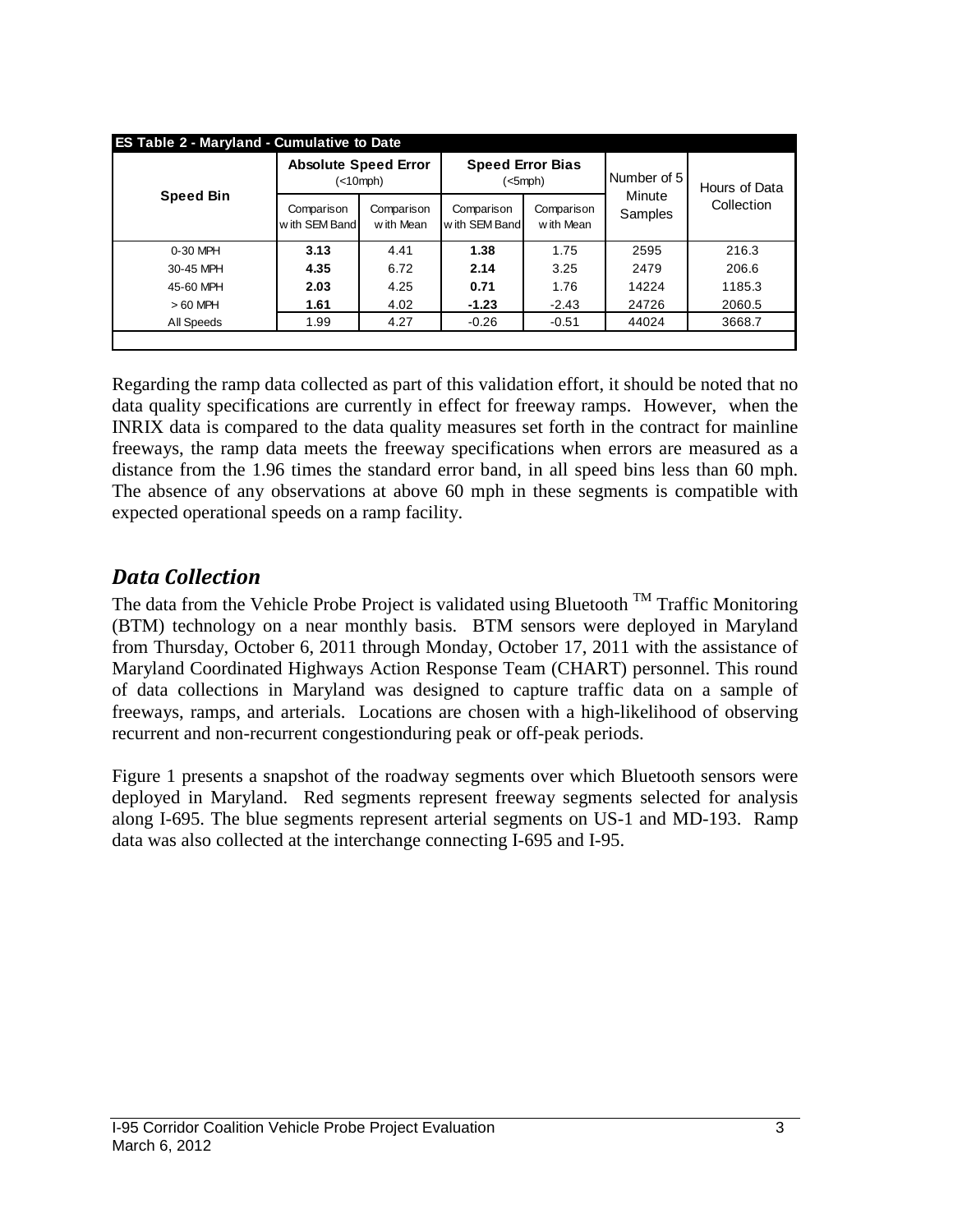

**Figure 1 TMC segments selected for validation in Maryland**

Table 1 presents a list of data collection segments from Maryland. In total, these segments cover a total length of approximately14 freeway miles, about seven arterial miles, and nearly three miles of ramp facilities. Data collection segments are comprised of one or more Traffic Message Channel (TMC) base segments, such that total length of the data collection segment is one mile long or greater for freeways. When appropriate, consecutive TMC segments are combined to form a data collection segment longer than one mile. The results of validation performed on six freeway segments, and three ramp segments are included in this report. The results for the four arterial segments will be presented in a separate report. Table 1 contains summary information on each data collection segment. Click on the map link to see a detailed map for the respective data collection segment. The latitude/longitude coordinates of the locations at which the Bluetooth sensors were deployed, throughout the state of Marylandare provided in Table 1 as well as an active map link to view the data collection segment in detail. It should be noted that the configuration of test segments is often such that the endpoint of one segment coincides with the start point of the next segment, so that one Bluetooth sensor covers both data collection segments.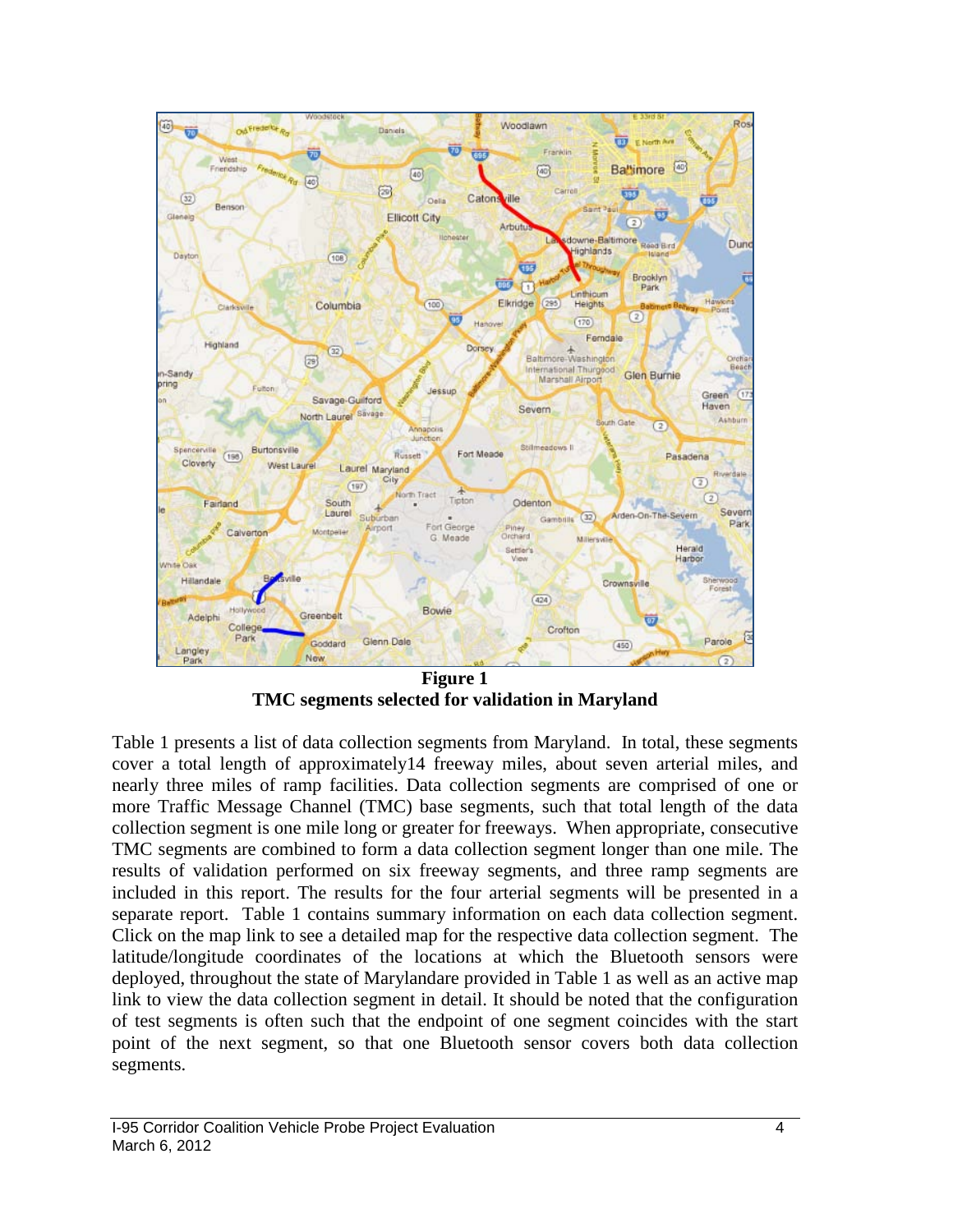Table 1 also provides data on the precise length of the TMCs comprising the test segment as compared to the measured length between Bluetooth<sup>TM</sup> Traffic Monitoring (BTM) sensors placed on the roadway. Details of the algorithm used to estimate equivalent path travel times based on INRIX data feeds for individual data collection segmentsare provided in a separate report. This algorithm finds an equivalent INRIX travel time (and therefore travel speed) corresponding to each sample BTM travel time observation on the test segment of interest.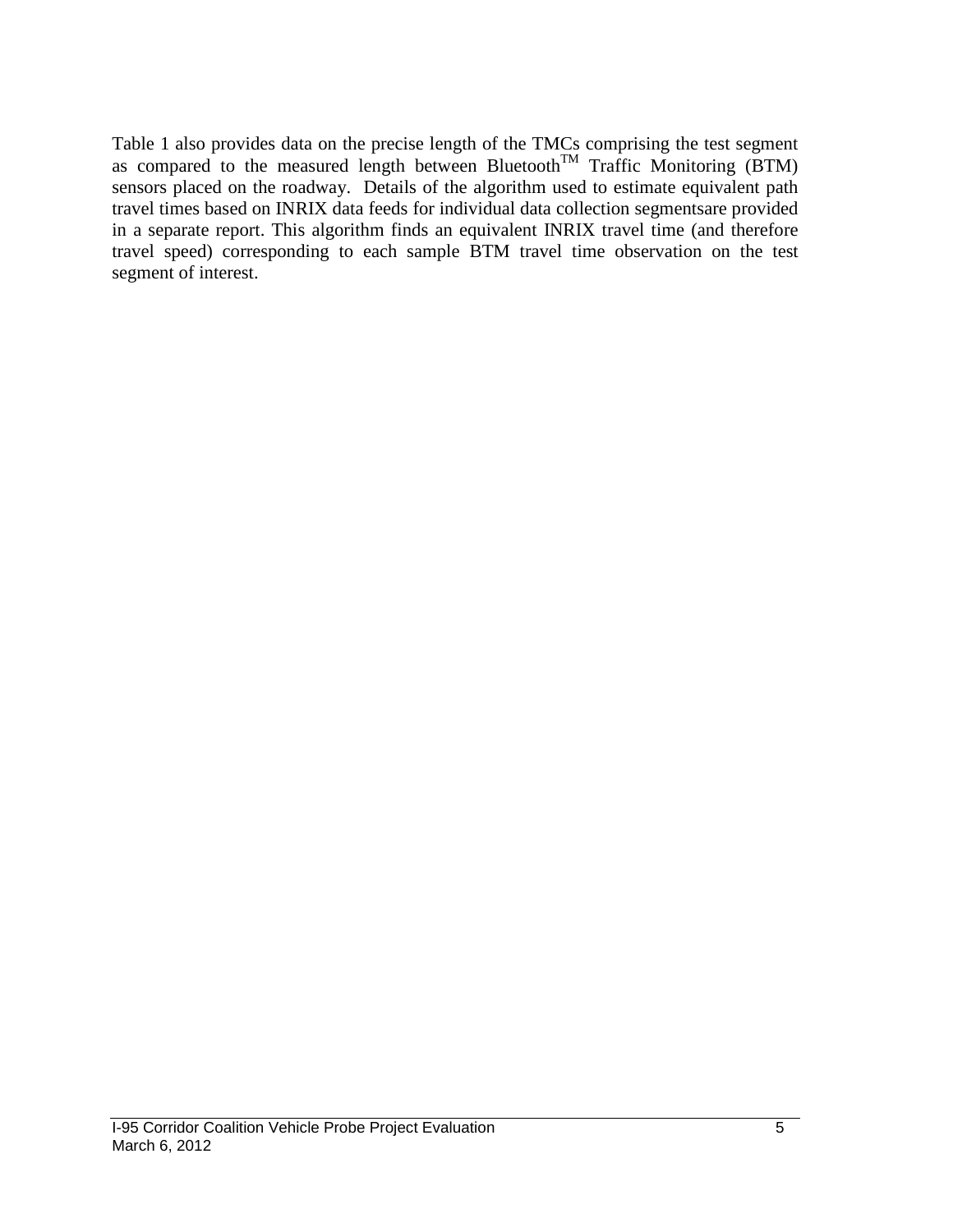# **Table 1Segments selected for validation in Maryland**

|                                 | <b>DESCRIPTION</b>             |                                                |                                                                       | <b>TMC CODES</b>           |                       | <b>Deployment</b>      |                              |                         |
|---------------------------------|--------------------------------|------------------------------------------------|-----------------------------------------------------------------------|----------------------------|-----------------------|------------------------|------------------------------|-------------------------|
| <b>SEGMENT</b><br>(Map Link)    | Highway<br>Direction           | <b>State</b><br>County                         | Starting at<br>Ending at                                              | <b>Begin</b><br>End        | Number<br>Length      |                        | Begin Lat/Lon<br>End Lat/Lon | Length<br>% Diff        |
| <b>FREEWAYS</b>                 |                                |                                                |                                                                       |                            |                       |                        |                              | All Lengths<br>in Miles |
| F1<br>(MD05-0001)               | $I-695$<br>CW                  | Maryland<br>Anne Arundel &<br>Baltimore        | MD-295/Baltimore Washington<br>Pkwy/Exit 7<br>I-95/Exit 11            | $110+04510$<br>110+04514   | 9<br>1.9              | 39.22358<br>39.24672   | $-76.66073$<br>$-76.67516$   | 1.8<br>$-3.19%$         |
| F2<br>(110P04514)               | $I-695$<br>CW                  | Maryland<br><b>Baltimore</b>                   | I-95/Exit 11<br>I-95/Exit 11                                          | 110P04514                  | -1<br>1.2             | 39.24672<br>39.25582   | $-76.67516$<br>$-76.6896$    | 1.01<br>$-12.26%$       |
| F <sub>3</sub><br>(MD05-0002)   | $I-695$<br><b>CW</b>           | Maryland<br><b>Baltimore</b>                   | US-1/Southwestern Blvd/Exit 12<br>I-70/Exit 16                        | $110+04516$<br>$110+04520$ | 9<br>4.2              | 39.25582<br>39.2966    | $-76.6896$<br>$-76.74251$    | 4.24<br>1.35%           |
| F <sub>4</sub><br>$(MD05-0003)$ | $I-695$<br><b>CCW</b>          | Maryland<br><b>Baltimore</b>                   | I-70/Exit $16$<br>I-95/Exit 11                                        | 110-04519<br>110-04514     | 10<br>4.7             | 39.29817<br>39.25319   | $-76.74345$<br>$-76.68416$   | 4.71<br>1.16%           |
| F <sub>5</sub><br>$(MD05-0004)$ | $I-695$<br><b>CCW</b>          | Maryland<br>Baltimore                          | I-95/Exit 11<br>Hollins Ferry Rd/Exit 9                               | 110N04514<br>110-04512     | $\overline{4}$<br>1.6 | 39.25319<br>39.23742   | $-76.68416$<br>$-76.66824$   | 1.41<br>$-13.52%$       |
| F <sub>6</sub><br>(MD05-0005)   | $I-695$<br><b>CCW</b>          | Maryland<br>Anne Arundel &<br><b>Baltimore</b> | Hollins Ferry Rd/Exit 9<br>MD-295/Baltimore Washington<br>Pkwy/Exit 7 | 110N04512<br>110-04509     | 6<br>1.1              | 39.23742<br>39.22229   | $-76.66824$<br>$-76.66055$   | 1.13<br>7.56%           |
| <b>TOTALS</b>                   |                                |                                                |                                                                       |                            | 39<br>14.7            | $\overline{a}$         |                              | 14.3                    |
| <b>RAMPS</b>                    |                                |                                                |                                                                       |                            |                       |                        |                              | All Lengths<br>in Miles |
| R1<br>$(MD05-0010)$             | $I-95$ NB<br>to I-695 CW       | Maryland<br>Baltimore                          |                                                                       | 110P15079<br>110P15065     | 2<br>1.0              | 39.249746<br>39.256136 | $-76.67964$<br>-76.691398    | 1.02<br>2.49%           |
| R2<br>$(MD05-0011)$             | <b>I-695 CCW</b><br>to I-95 NB | Maryland<br><b>Baltimore</b>                   |                                                                       | 110P14999<br>110P14995     | $\overline{c}$<br>1.0 | 39.254304<br>39.254635 | $-76.686302$<br>-76.676372   | 0.96<br>$-5.38%$        |
| R <sub>3</sub><br>(110P14961)   | I-695 CW<br>to I-95 NB         | Maryland<br>Baltimore                          |                                                                       | 110P14961                  | 2<br>0.6              | 39.246054<br>39.254635 | $-76.674821$<br>-76.676372   | 0.66<br>2.81%           |
| <b>TOTALS</b>                   |                                |                                                |                                                                       |                            | 6<br>2.6              |                        |                              | 2.64                    |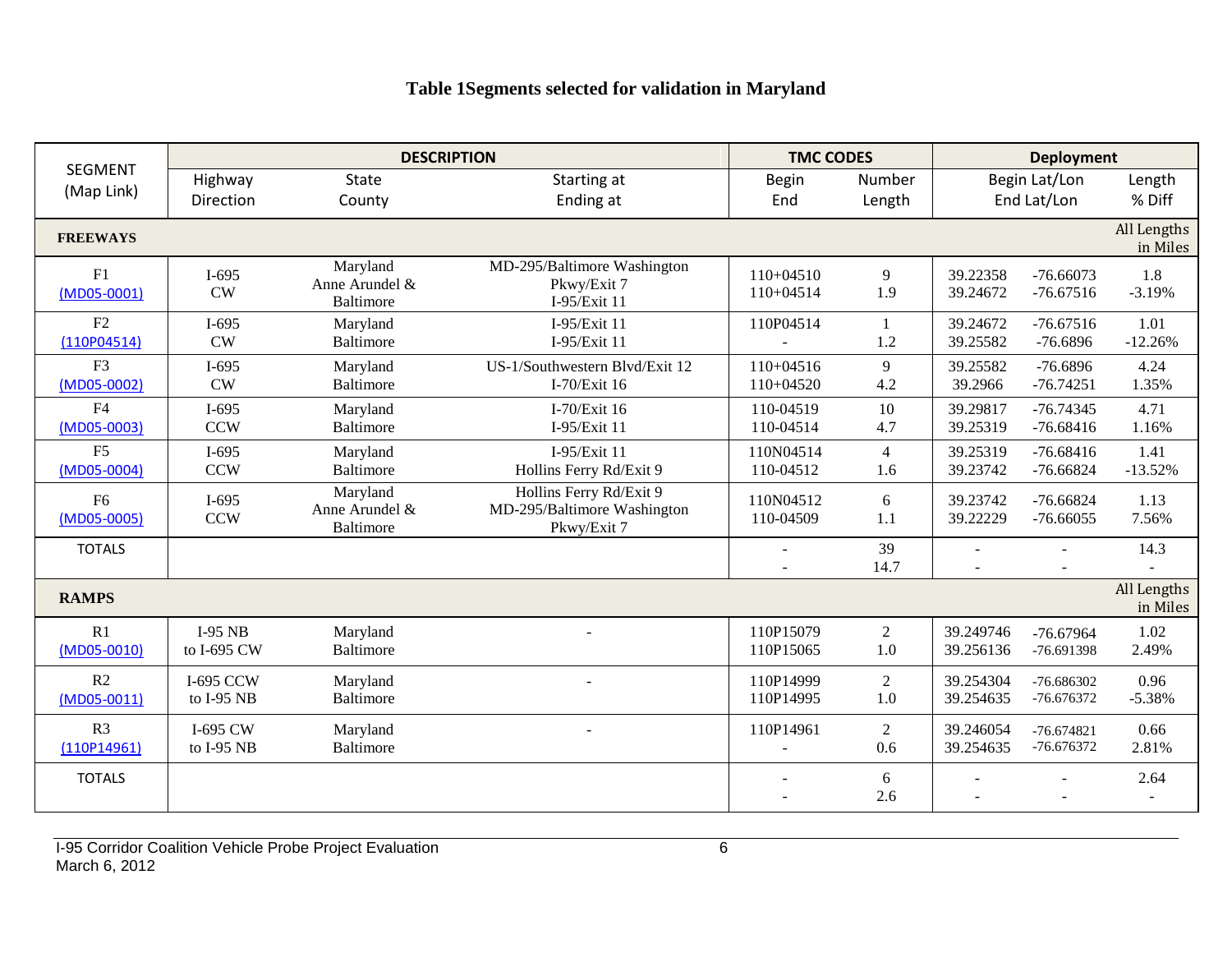| <b>ARTERIALS</b> |           |                 |                       |                               |                |          |                                                      | All Lengths<br>in Miles |
|------------------|-----------|-----------------|-----------------------|-------------------------------|----------------|----------|------------------------------------------------------|-------------------------|
| A1               | $MD-193$  | Maryland        | Greenbelt Rd          | $110+09831$                   | $\overline{4}$ | 38.99796 | -76.92277                                            | 1.74                    |
| $(MD05-0006)$    | EB        | Prince George's | $I-495/I-95$          | 110+09833                     | 1.7            | 38.99574 | $-76.8906$                                           | $-0.55\%$               |
| A <sub>2</sub>   | $MD-193$  | Maryland        | $I-495/I-95$          | 110-09832                     | $\overline{4}$ | 38.99593 | $-76.88883$                                          | 1.83                    |
| (MD05-0007)      | <b>WB</b> | Prince George's | Greenbelt Rd          | 110-09830                     | 1.7            | 38.99796 | $-76.92277$                                          | 4.64%                   |
| A <sub>3</sub>   | $US-1$    | Maryland        | $I-495/I-95$          | 110P09538                     | $\overline{4}$ | 39.01546 | $-76.92775$                                          | 1.75                    |
| (MD05-0008)      | NB        | Prince George's | MD-212/Powder Mill Rd | $110+09540$                   | 1.7            | 39.03465 | $-76.90735$                                          | 1.09%                   |
| A4               | $US-1$    | Maryland        | MD-212/Powder Mill Rd | 110-09539                     | $\overline{4}$ | 39.03465 | $-76.90735$                                          | 1.75                    |
| $(MD05-0009)$    | <b>SB</b> | Prince George's | $I-495/I-95$          | 110N09538                     | 1.7            | 39.01546 | $-76.92775$                                          | 0.65%                   |
| <b>TOTALS</b>    |           |                 |                       | -<br>$\overline{\phantom{0}}$ | 16<br>6.8      |          | $\overline{\phantom{a}}$<br>$\overline{\phantom{a}}$ | 7.07                    |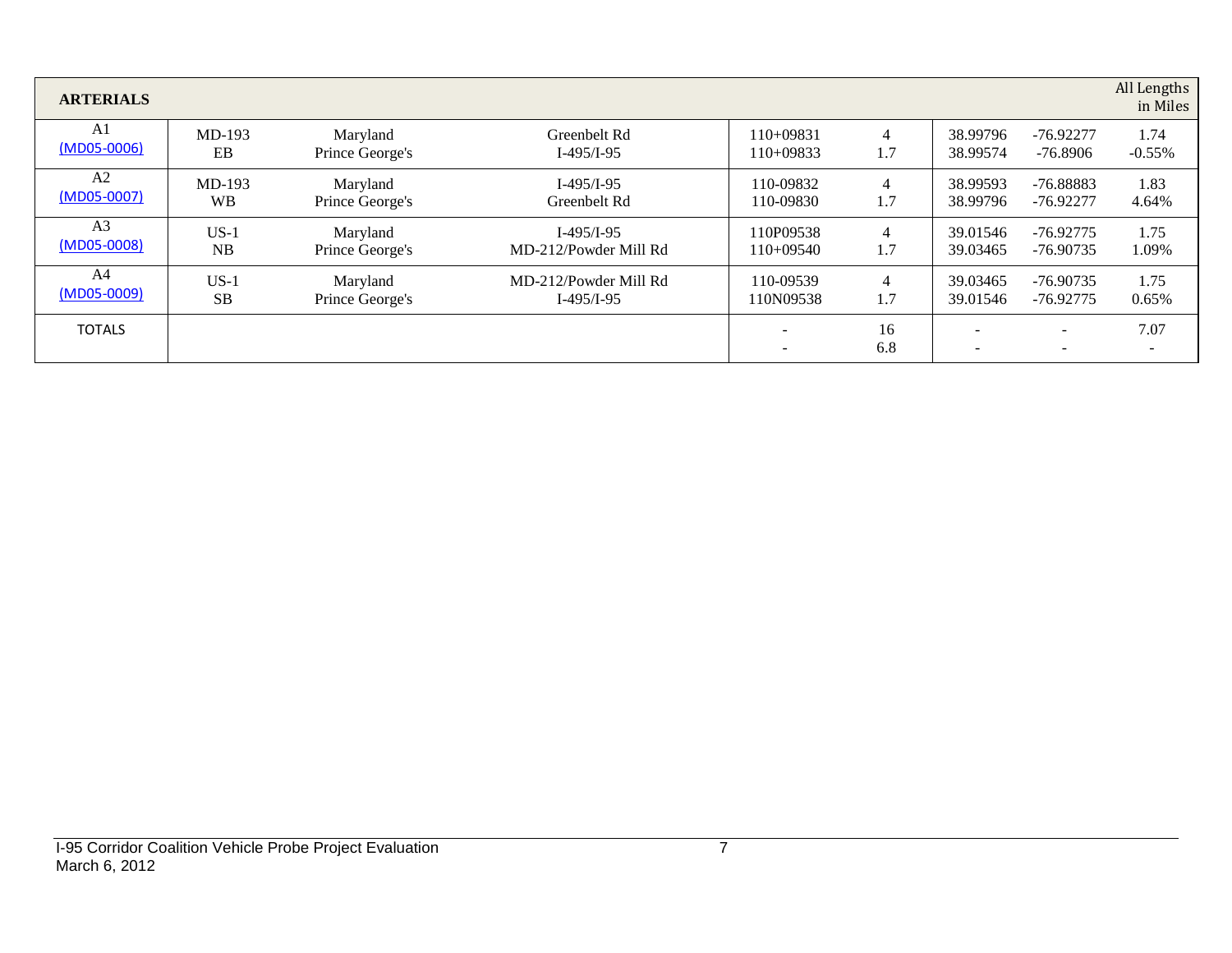### *Analysis of Freeway Results*

Table 2 summarizes the data quality measures obtained as a result of comparison between Bluetooth and all reported INRIX speeds. Specifications include the Average Absolute Speed Error (AASE) and the Speed Error Bias (SEB).

#### Average Absolute Speed Error (AASE)

The AASE is defined as the mean absolute value of the difference between the mean speed reported from the VPP and the ground truth mean speed for a specified time period. The AASE is the primary accuracy metric. Based on the contract specifications, the speed data from the VPP shall have a maximum average absolute error of 10 miles per hour (MPH) in each of four speed ranges: 0-30MPH, 30-45 MPH, 45-60 MPH, and > 60 MPH.

#### Speed Error Bias (SEB)

The SEB is defined as the average speed error (not the absolute value) in each speed range. SEB is a measure of whether the speed reported in the VPP is consistently under or over estimates speed as compared to ground truth speed. Based upon the contract specifications, the VPP data shall have a maximum SEB of  $+/-$  5 MPH in each of speed ranges as defined above.

The results are presented as compared against the mean of the ground truth data as well as the 95<sup>th</sup> percent confidence interval for the data, referred to as the Standard Error of the Mean (SEM) band. The SEM band takes into account any uncertainty in the ground truth speed as measured by BTM equipment due to limited samples and/or data variance. **Contract specifications are assessed against the SEM band**. (See the *Vehicle Probe Project: Data Use and Application Guide* for additional details on the validation process.) The AASE in the lower two speed bands have proven to be the critical specification (and most difficult) to attain, and are highlight in Table 2. AASE below 10 MPH meet contract spec. AASE below 5 MPH are considered exceptional quality.

|              |            | 1.96 SEM Band            | <b>Data Quality Measures for</b> | <b>Mean</b> |             |  |  |
|--------------|------------|--------------------------|----------------------------------|-------------|-------------|--|--|
|              | <b>SEB</b> | <b>AASE</b>              |                                  |             |             |  |  |
| <b>SPEED</b> | 5 mph      | $10$ mph                 | <b>SEB</b>                       | <b>AASE</b> |             |  |  |
| <b>BIN</b>   |            | (contract specfications) |                                  |             | No. of Obs. |  |  |
| $0 - 30$     | 1.4        | 2.4                      | 1.8                              | 3.6         | 868         |  |  |
| $30 - 45$    | 3.2        | 4.3                      | 4.6                              | 6.5         | 371         |  |  |
| $45 - 60$    | 1.4        | 1.7                      | 3.2                              | 4.1         | 3026        |  |  |
| $60+$        | $-0.4$     | 0.9                      | -1                               |             | 5148        |  |  |

#### **Table 2 Date quality measures for freeway segments greater than one mile in Maryland:**

**Speed Error Bias (SEB) and Average Absolute Speed Error (AASE)**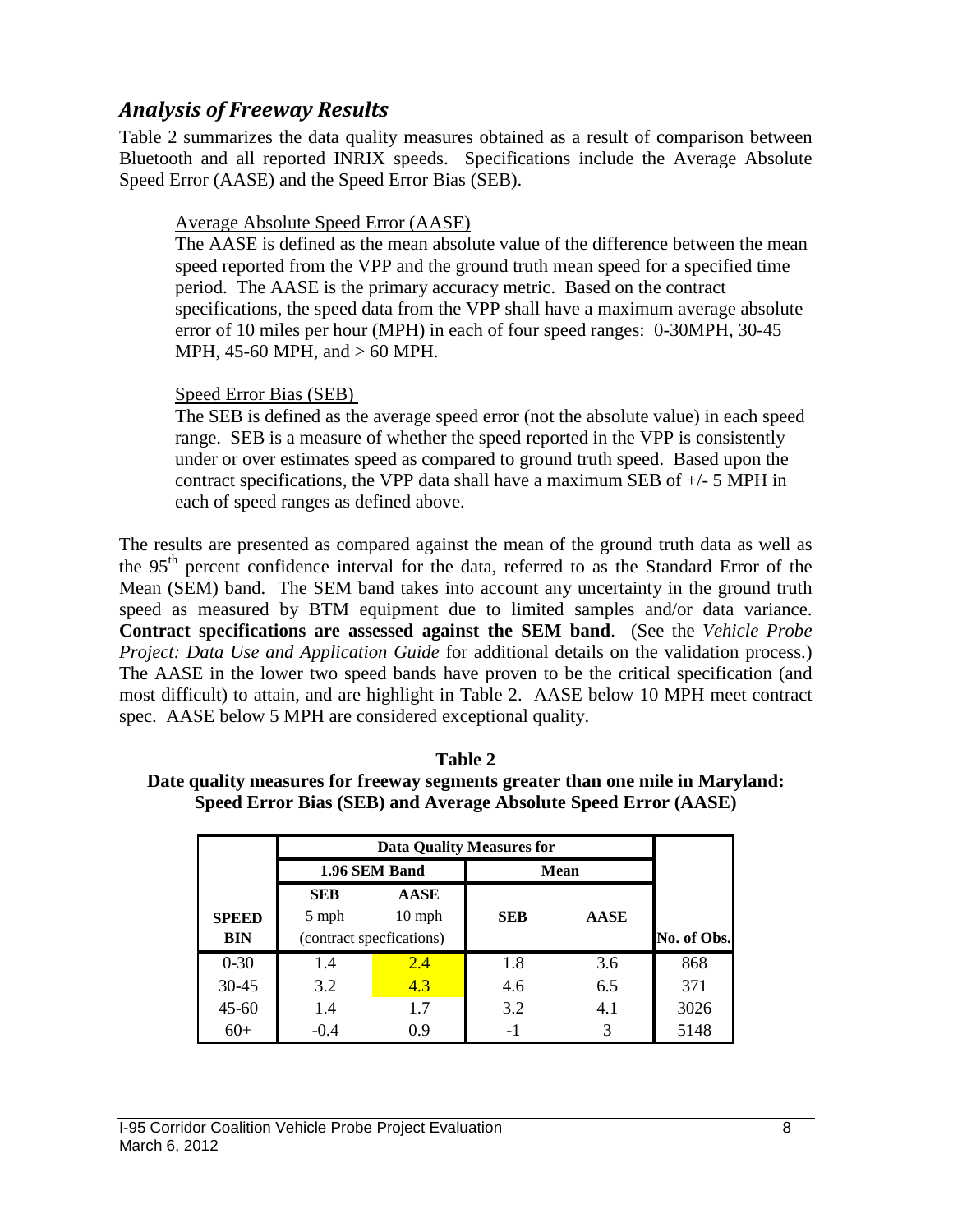Table 3 shows the percentage of the time INRIX data falls within 5 mph of the SEM band and the mean for each speed bin for all freeway data segments in Maryland.

|                     |                                                                                                                      | 1.96 SE Band | Mean                                      |                                                     |                |
|---------------------|----------------------------------------------------------------------------------------------------------------------|--------------|-------------------------------------------|-----------------------------------------------------|----------------|
| <b>SPEED</b><br>BIN | <b>Percentage</b><br><b>Percentage</b><br>falling<br>falling<br>inside the<br>within 5<br>mph of the<br>band<br>band |              | <b>Percentage</b><br>equal to the<br>mean | <b>Percentage</b><br>within 5<br>mph of the<br>mean | No. of<br>Obs. |
| $0 - 30$            | 30%                                                                                                                  | 87%          | $0\%$                                     | 79%                                                 | 868            |
| $30 - 45$           | 25%                                                                                                                  | 67%          | $0\%$                                     | 54%                                                 | 371            |
| $45 - 60$           | 46%                                                                                                                  | 88%          | 0%                                        | 69%                                                 | 3026           |
| $60+$               | 61%                                                                                                                  | 96%          | 0%                                        | 82%                                                 | 5148           |

#### **Table 3 Percent observations meeting data quality criteria for freeway segments greater than one mile in Maryland**

The Score metric in the VPP data provides an indication on whether speed data is based on real-time information or relies primarily on historical data. Three discrete values correspond to:

- "30" high confidence, based on real-time time data for that specific segment
- "20" medium confidence, based on real-time data across multiple segments and/or based on a combination of expected and real-time data
- "10" low confidence, based primarily on historical data

Anything less than of "30" is an indication of reliance on some type of historical data or averaging of data across a broad geographic area. Table 4 presents AASE and SEB data on reported INRIX speeds with a score less than 25, greater than or equal to 25, and for all Score values. (Note that although Score is a discrete value of 10, 20, or 30 for any given TMC segment at a given time, aggregating the data from multiple TMC segments over time creates rational values of Score between 10 and 30.)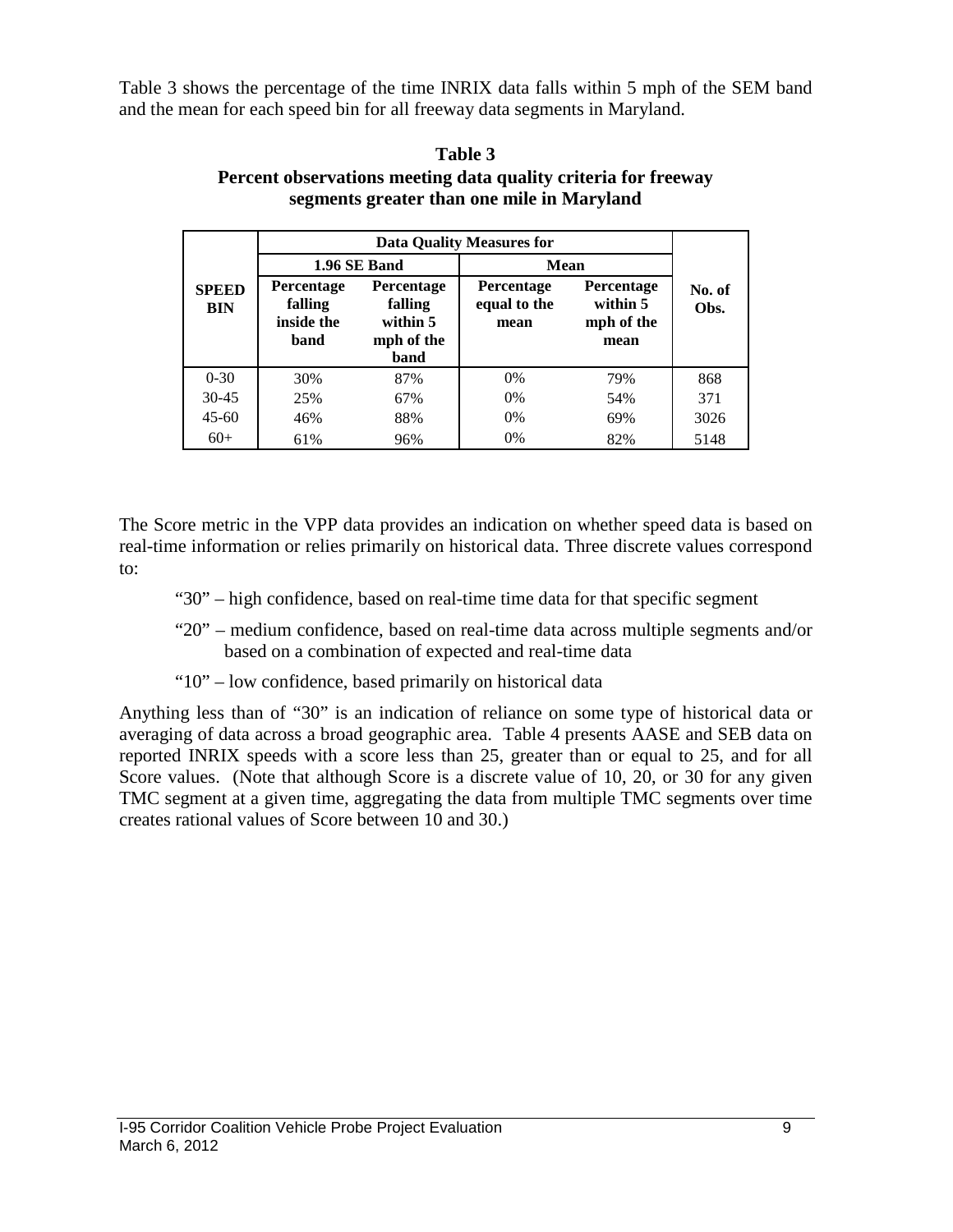|                            |              |                                   | <b>Data Quality Measures for</b>                    |                                                                                       |                                                            |             |  |  |  |  |
|----------------------------|--------------|-----------------------------------|-----------------------------------------------------|---------------------------------------------------------------------------------------|------------------------------------------------------------|-------------|--|--|--|--|
|                            |              |                                   | 1.96 SEBand                                         |                                                                                       | <b>Mean</b>                                                |             |  |  |  |  |
| <b>SPEED</b><br><b>BIN</b> | <b>SCORE</b> | <b>Speed</b><br><b>Error Bias</b> | Average<br><b>Absolute</b><br><b>Speed</b><br>Error | <b>Speed</b><br><b>Error Bias</b>                                                     | Average<br><b>Absolute</b><br><b>Speed</b><br><b>Error</b> | No. of Obs. |  |  |  |  |
| $0 - 30$                   | $<$ 25       |                                   |                                                     |                                                                                       |                                                            | $\theta$    |  |  |  |  |
|                            | $>= 25$      | 1.4                               | 2.4                                                 | 1.8                                                                                   | 3.6                                                        | 868         |  |  |  |  |
|                            | ALL          | 1.4                               | 2.4                                                 | 1.8                                                                                   | 3.6                                                        | 868         |  |  |  |  |
| 30-45                      | < 25         |                                   |                                                     |                                                                                       |                                                            | $\Omega$    |  |  |  |  |
|                            | $>= 25$      | 3.2                               | 4.3                                                 | 4.6                                                                                   | 6.5                                                        | 371         |  |  |  |  |
|                            | ALL          | 3.2                               | 4.3                                                 | 4.6                                                                                   | 6.5                                                        | 371         |  |  |  |  |
| $45 - 60$                  | < 25         | 0.7                               | 0.7                                                 | 4.7                                                                                   | 4.7                                                        | $17*$       |  |  |  |  |
|                            | $>= 25$      | 1.4                               | 1.8                                                 | 3.2                                                                                   | 4.1                                                        | 3009        |  |  |  |  |
|                            | ALL          | 1.4                               | 1.7                                                 | 3.2                                                                                   | 4.1                                                        | 3026        |  |  |  |  |
| $60+$                      | < 25         | $\mathbf{0}$                      | $\theta$                                            | $-1.6$                                                                                | 1.6                                                        | $1*$        |  |  |  |  |
|                            | $>= 25$      | $-0.4$                            | 0.9                                                 | $-1$                                                                                  | 3                                                          | 5147        |  |  |  |  |
|                            | ALL          | $-0.4$                            | 0.9                                                 | $-1$                                                                                  | 3                                                          | 5148        |  |  |  |  |
|                            |              |                                   |                                                     | *Results in the specified row may not be reliable due to small number of observations |                                                            |             |  |  |  |  |

**Table 4 Data quality measures by Score Value for INRIX speed data on freeway segment in Maryland**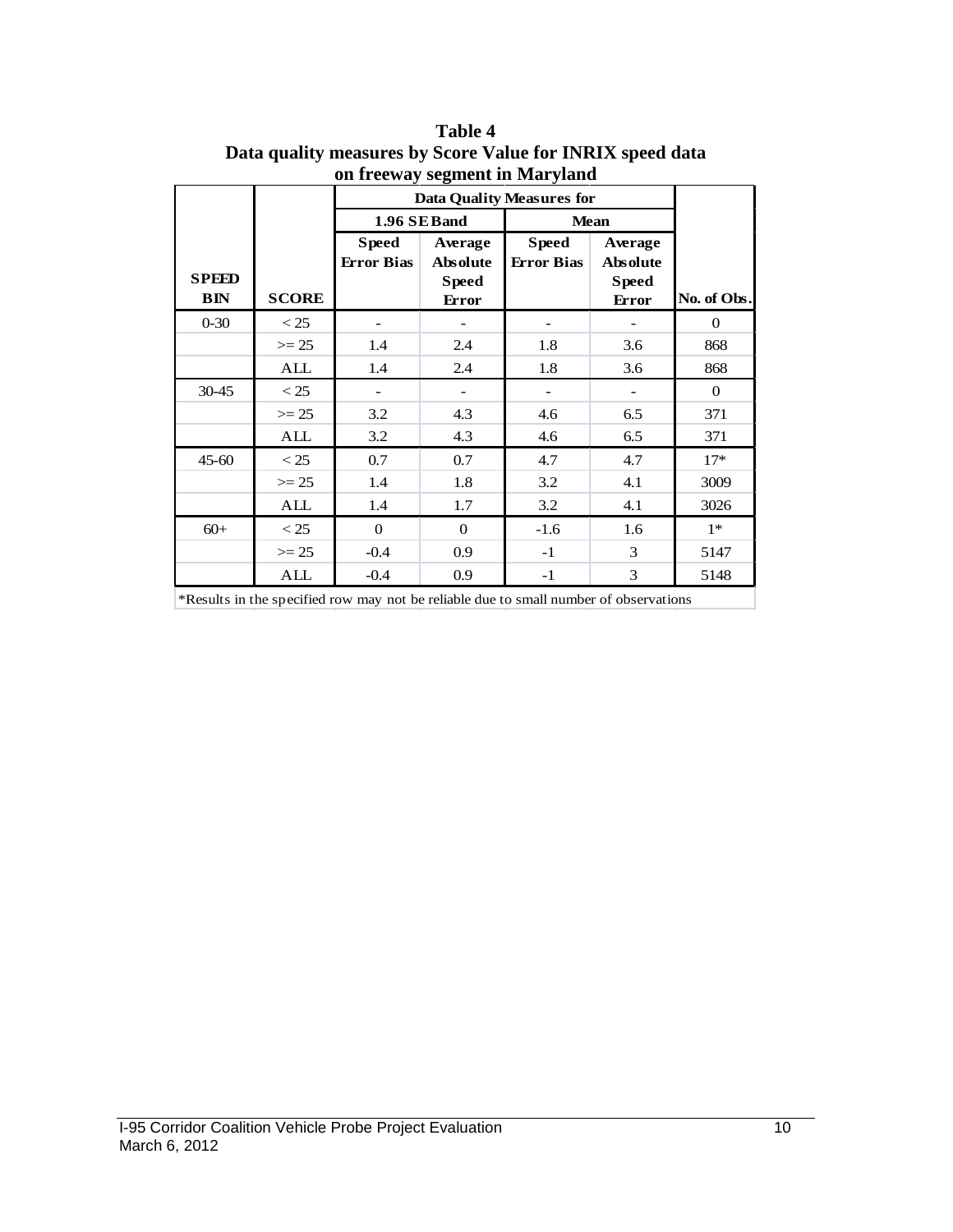Tables 6 and 7 present detailed data for individual TMC segments in Maryland in similar format as Tables 2 and 3, respectively. Note that for some segments and in some speed bins the comparison results may not be reliable due to small number of observations.

| mile in the state of Maryland |                      |                              |                            |                                             |                                                            |                                      |                                                            |             |  |
|-------------------------------|----------------------|------------------------------|----------------------------|---------------------------------------------|------------------------------------------------------------|--------------------------------------|------------------------------------------------------------|-------------|--|
|                               |                      |                              |                            |                                             | <b>Data Quality Measures for</b>                           |                                      |                                                            |             |  |
|                               | <b>Standard</b>      |                              |                            |                                             | 1.96 SE Band                                               | Mean                                 |                                                            |             |  |
| <b>TMC</b>                    | <b>TMC</b><br>length | <b>Bluetooth</b><br>distance | <b>SPEED</b><br><b>BIN</b> | <b>Speed</b><br><b>Error</b><br><b>Bias</b> | Average<br><b>Absolute</b><br><b>Speed</b><br><b>Error</b> | <b>Speed</b><br>Error<br><b>Bias</b> | Average<br><b>Absolute</b><br><b>Speed</b><br><b>Error</b> | No. of Obs. |  |
|                               |                      |                              | $0 - 30$                   | 2.2                                         | 2.9                                                        | 2.7                                  | 4.4                                                        | 270         |  |
| 110P04514                     | 1.2                  | 1.0                          | $30 - 45$                  | 7.0                                         | 8.4                                                        | 8.8                                  | 11.3                                                       | 40          |  |
|                               |                      |                              | $45 - 60$                  | 1.8                                         | 2.2                                                        | 4.1                                  | 4.9                                                        | 889         |  |
|                               |                      |                              | $60+$                      | $-0.3$                                      | 1.2                                                        | $-0.7$                               | 3.6                                                        | 442         |  |
|                               |                      |                              | $0 - 30$                   | 2.7                                         | 3.3                                                        | 3.7                                  | 4.9                                                        | 131         |  |
| MD05-0001                     | 1.9                  | 1.8                          | $30 - 45$                  | 5.2                                         | 6.9                                                        | 7.2                                  | 10.4                                                       | 51          |  |
|                               |                      |                              | $45 - 60$                  | 1.1                                         | 1.7                                                        | 3.3                                  | 4.3                                                        | 499         |  |
|                               |                      |                              | $60+$                      | $-0.3$                                      | 0.9                                                        | $-0.8$                               | 3.0                                                        | 893         |  |
|                               |                      | 4.2                          | $0 - 30$                   | 0.0                                         | 1.6                                                        | $-0.1$                               | 2.1                                                        | 256         |  |
| MD05-0002                     | 4.2                  |                              | 30-45                      | 2.6                                         | 3.3                                                        | 3.4                                  | 4.6                                                        | 138         |  |
|                               |                      |                              | $45 - 60$                  | 0.7                                         | 1.3                                                        | 1.7                                  | 2.9                                                        | 545         |  |
|                               |                      |                              | $60+$                      | $-0.4$                                      | 0.9                                                        | $-1.3$                               | 2.6                                                        | 1157        |  |
|                               |                      |                              | $0 - 30$                   | 4.5                                         | 4.5                                                        | 8.1                                  | 8.3                                                        | $26*$       |  |
| MD05-0003                     | 4.7                  | 4.7                          | 30-45                      | 1.7                                         | 2.1                                                        | 3.6                                  | 4.5                                                        | 106         |  |
|                               |                      |                              | $45 - 60$                  | 1.7                                         | 1.8                                                        | 3.6                                  | 3.9                                                        | 487         |  |
|                               |                      |                              | $60+$                      | 0.1                                         | 0.4                                                        | 0.4                                  | 2.0                                                        | 647         |  |
|                               |                      |                              | $0 - 30$                   | 2.1                                         | 2.8                                                        | 2.4                                  | 3.5                                                        | 60          |  |
| MD05-0004                     | 1.6                  | 1.4                          | $30 - 45$                  | 5.8                                         | 8.0                                                        | 7.9                                  | 10.5                                                       | $12*$       |  |
|                               |                      |                              | $45 - 60$                  | 1.9                                         | 2.1                                                        | 4.6                                  | 5.1                                                        | 229         |  |
|                               |                      |                              | $60+$                      | 0.2                                         | 0.7                                                        | 0.5                                  | 2.8                                                        | 782         |  |
|                               |                      |                              | $0 - 30$                   | 0.5                                         | 1.4                                                        | 0.5                                  | 2.5                                                        | 125         |  |
| MD05-0005                     | 1.1                  |                              | $30 - 45$                  | 1.6                                         | 4.9                                                        | 2.5                                  | 8.3                                                        | $24*$       |  |
|                               |                      | 1.1                          | $45 - 60$                  | 0.7                                         | 1.2                                                        | 2.0                                  | 3.5                                                        | 377         |  |
|                               |                      |                              | $60+$                      | $-1.0$                                      | 1.3                                                        | $-2.7$                               | 3.8                                                        | 1227        |  |

**Table 6 Data quality measures for individual freeway validation segments greater than one** 

\*Results in the specified row may not be reliable due to small number of observations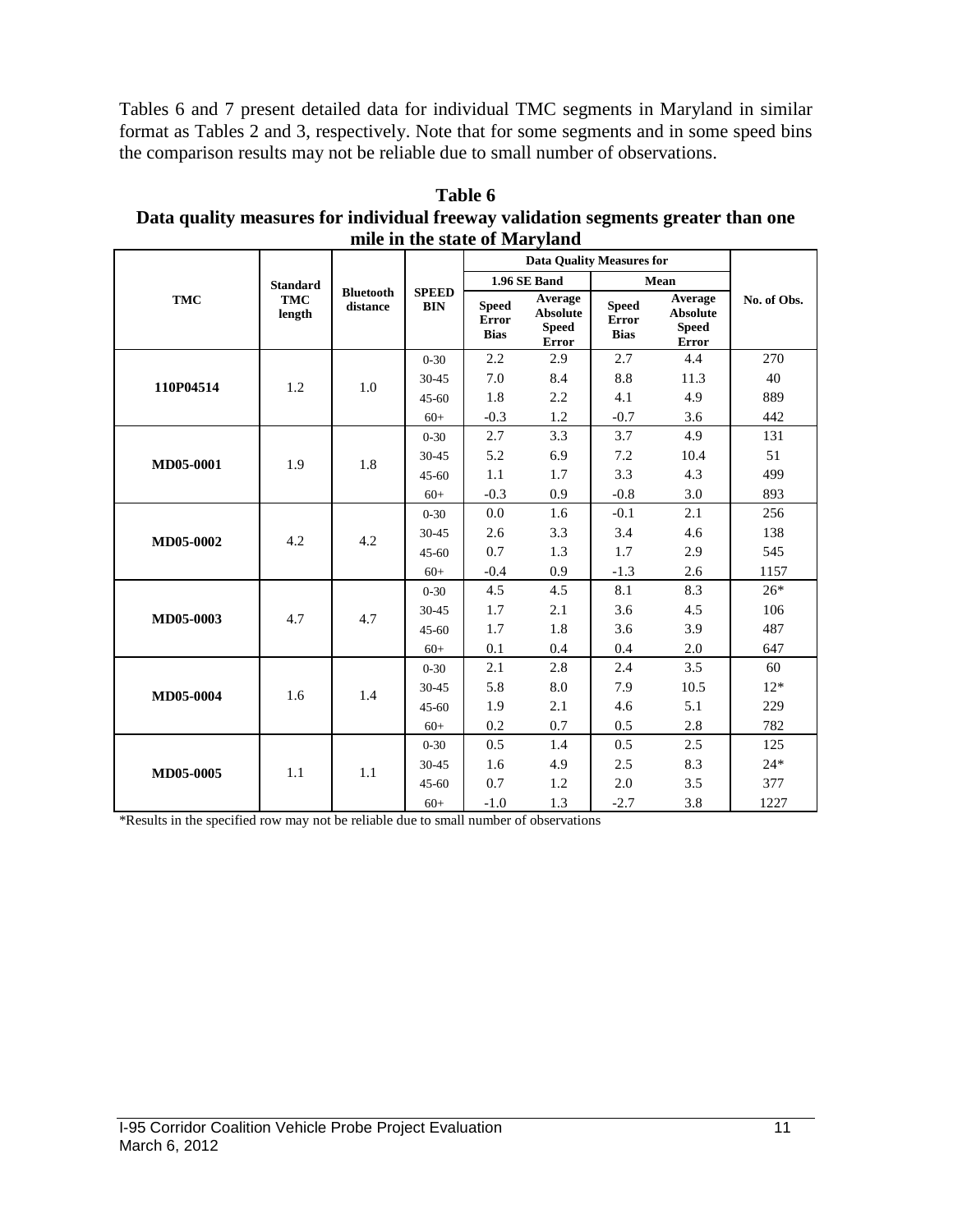#### **Table 7**

| Observations meeting data quality criteria for individual freeway validation segments |
|---------------------------------------------------------------------------------------|
| greater than one mile in the state of Maryland                                        |

|            |                  | <b>Data Ouality Measures for</b>        |                                                   |                                                       |                                                               |                                |                                          |                                               |                                                      |        |
|------------|------------------|-----------------------------------------|---------------------------------------------------|-------------------------------------------------------|---------------------------------------------------------------|--------------------------------|------------------------------------------|-----------------------------------------------|------------------------------------------------------|--------|
|            |                  |                                         |                                                   | <b>1.96 SE Band</b>                                   |                                                               |                                |                                          | <b>Mean</b>                                   |                                                      |        |
|            |                  | <b>Speed Error Bias</b>                 |                                                   |                                                       | <b>Average Absolute</b><br><b>Speed Error</b>                 |                                | <b>Speed Error Bias</b>                  | <b>Average Absolute</b><br><b>Speed Error</b> |                                                      | No. of |
| <b>TMC</b> | <b>SPEED BIN</b> | No.<br>falling<br>inside<br>the<br>band | $\frac{0}{0}$<br>falling<br>inside<br>the<br>band | No.<br>falling<br>within<br>$5$ mph<br>of the<br>band | $\frac{0}{0}$<br>falling<br>within<br>5 mph<br>of the<br>band | No.<br>equal<br>to the<br>mean | $\frac{0}{0}$<br>equal<br>to the<br>mean | No.<br>within<br>$5$ mph<br>of the<br>mean    | $\frac{0}{0}$<br>within<br>$5$ mph<br>of the<br>mean | Obs.   |
|            | $0 - 30$         | 94                                      | 35%                                               | 219                                                   | 81%                                                           | $\mathbf{0}$                   | 0%                                       | 188                                           | 70%                                                  | 270    |
| 110P04514  | 30-45            | 6                                       | 15%                                               | 13                                                    | 33%                                                           | $\theta$                       | 0%                                       | 9                                             | 23%                                                  | 40     |
|            | $45 - 60$        | 389                                     | 44%                                               | 748                                                   | 84%                                                           | $\overline{0}$                 | 0%                                       | 524                                           | 59%                                                  | 889    |
|            | $60+$            | 267                                     | 60%                                               | 413                                                   | 93%                                                           | $\overline{0}$                 | 0%                                       | 323                                           | 73%                                                  | 442    |
| MD05-0001  | $0 - 30$         | 42                                      | 32%                                               | 109                                                   | 83%                                                           | $\overline{0}$                 | 0%                                       | 95                                            | 73%                                                  | 131    |
|            | 30-45            | 13                                      | 25%                                               | 21                                                    | 41%                                                           | $\overline{0}$                 | 0%                                       | 15                                            | 29%                                                  | 51     |
|            | $45 - 60$        | 239                                     | 48%                                               | 440                                                   | 88%                                                           | 1                              | 0%                                       | 340                                           | 68%                                                  | 499    |
|            | $60+$            | 578                                     | 65%                                               | 847                                                   | 95%                                                           | $\overline{2}$                 | 0%                                       | 746                                           | 84%                                                  | 893    |
|            | $0 - 30$         | 53                                      | 21%                                               | 244                                                   | 95%                                                           | $\mathbf{0}$                   | 0%                                       | 237                                           | 93%                                                  | 256    |
| MD05-0002  | 30-45            | 30                                      | 22%                                               | 103                                                   | 75%                                                           | $\overline{0}$                 | 0%                                       | 92                                            | 67%                                                  | 138    |
|            | $45 - 60$        | 293                                     | 54%                                               | 501                                                   | 92%                                                           | $\overline{0}$                 | 0%                                       | 446                                           | 82%                                                  | 545    |
|            | $60+$            | 645                                     | 56%                                               | 1119                                                  | 97%                                                           | $\overline{0}$                 | 0%                                       | 1010                                          | 87%                                                  | 1157   |
|            | $0 - 30$         | 6                                       | 23%                                               | 16                                                    | 62%                                                           | $\theta$                       | 0%                                       | 6                                             | 23%                                                  | $26*$  |
| MD05-0003  | 30-45            | 39                                      | 37%                                               | 91                                                    | 86%                                                           | $\overline{0}$                 | 0%                                       | 72                                            | 68%                                                  | 106    |
|            | $45 - 60$        | 161                                     | 33%                                               | 438                                                   | 90%                                                           | $\theta$                       | 0%                                       | 351                                           | 72%                                                  | 487    |
|            | $60+$            | 476                                     | 74%                                               | 642                                                   | 99%                                                           | $\overline{0}$                 | 0%                                       | 610                                           | 94%                                                  | 647    |
|            | $0 - 30$         | 17                                      | 28%                                               | 46                                                    | 77%                                                           | $\overline{0}$                 | 0%                                       | 44                                            | 73%                                                  | 60     |
| MD05-0004  | 30-45            | $\overline{c}$                          | 17%                                               | $\overline{4}$                                        | 33%                                                           | $\overline{0}$                 | 0%                                       | $\overline{4}$                                | 33%                                                  | $12*$  |
|            | $45 - 60$        | 81                                      | 35%                                               | 197                                                   | 86%                                                           | 1                              | 0%                                       | 126                                           | 55%                                                  | 229    |
|            | $60+$            | 516                                     | 66%                                               | 755                                                   | 97%                                                           | $\overline{0}$                 | 0%                                       | 657                                           | 84%                                                  | 782    |
|            | $0 - 30$         | 47                                      | 38%                                               | 117                                                   | 94%                                                           | $\overline{0}$                 | 0%                                       | 113                                           | 90%                                                  | 125    |
| MD05-0005  | 30-45            | $\overline{4}$                          | 17%                                               | 15                                                    | 63%                                                           | $\overline{0}$                 | 0%                                       | 9                                             | 38%                                                  | $24*$  |
|            | $45 - 60$        | 234                                     | 62%                                               | 349                                                   | 93%                                                           | $\overline{0}$                 | 0%                                       | 295                                           | 78%                                                  | 377    |
|            | $60+$            | 643                                     | 52%                                               | 1149                                                  | 94%                                                           | $\theta$                       | 0%                                       | 887                                           | 72%                                                  | 1227   |

\*Results in the specified row may not be reliable due to small number of observations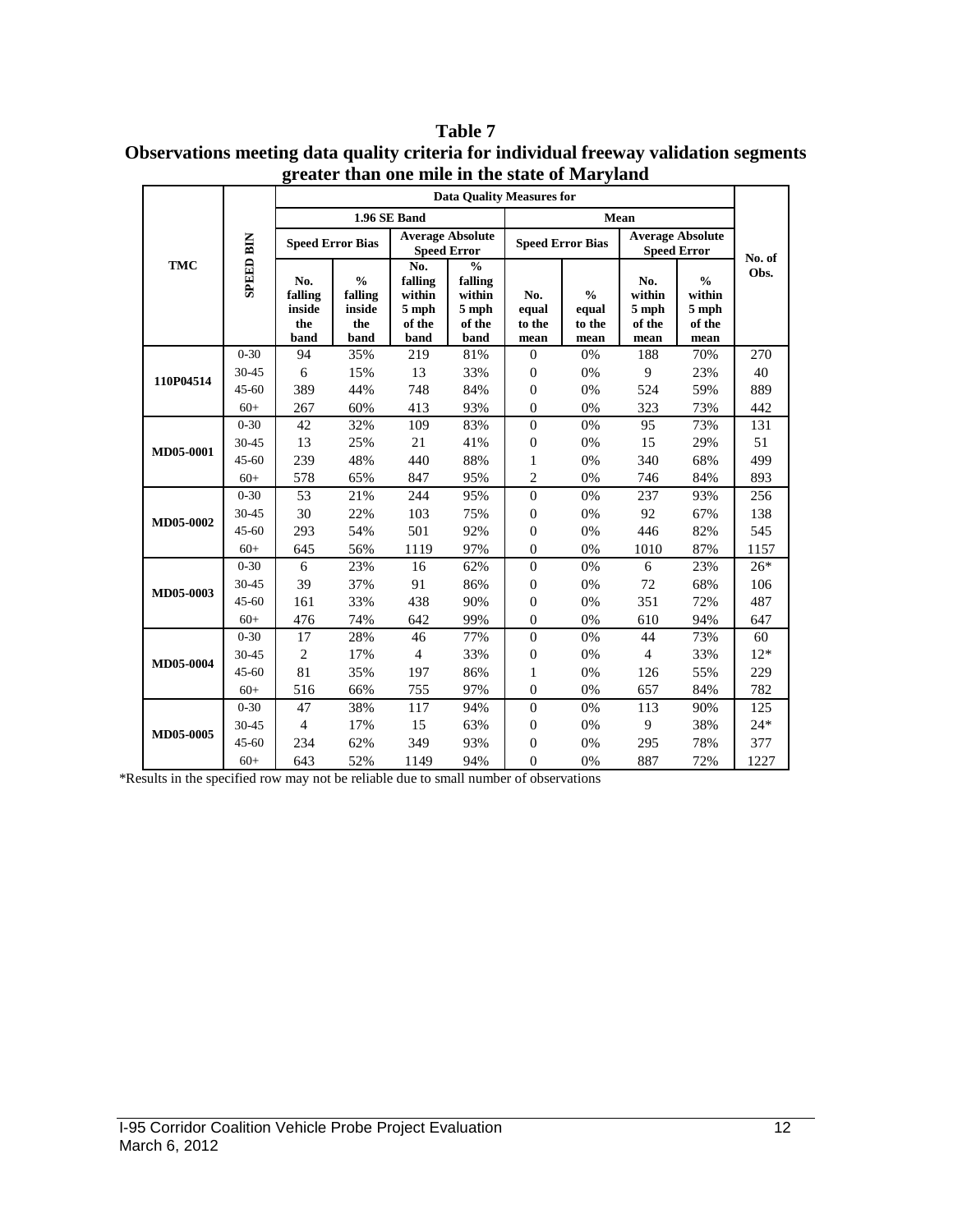# *Analysis of Results for Ramps*

Table 8 summarizes the data quality measures obtained as a result of comparison between BTM equipment and all reported INRIX speeds on three ramp segments in this round of validations. In all speed bins less than 60 mph, INRIX data meets the data quality measures set forth in the contract for mainline freeways, when errors are measured as a distance from the 1.96 times the standard error band. No data quality specifications are currently in effect for freeway ramps. In addition, it should be noted that the absence of any observations at above 60 mph in these segments is compatible with expected operational speeds on a ramp facility.

Table 9 shows the percentage of the time intervals that fall within 5 mph of the SEM band and the mean for each speed bin for this ramp segment in Maryland.

|                            |                                             | <b>Data Quality Measures for</b>                           |                                             |                                                            |                |
|----------------------------|---------------------------------------------|------------------------------------------------------------|---------------------------------------------|------------------------------------------------------------|----------------|
|                            |                                             |                                                            |                                             |                                                            |                |
|                            |                                             | 1.96 SE Band                                               | Mean                                        |                                                            |                |
| <b>SPEED</b><br><b>BIN</b> | <b>Speed</b><br><b>Error</b><br><b>Bias</b> | Average<br><b>Absolute</b><br><b>Speed</b><br><b>Error</b> | <b>Speed</b><br><b>Error</b><br><b>Bias</b> | Average<br><b>Absolute</b><br><b>Speed</b><br><b>Error</b> | No. of<br>Obs. |
| $0 - 30$                   | 2.5                                         | 4.3                                                        | 3.5                                         | 6.4                                                        | 144            |
| $30 - 45$                  | 2.5                                         | 4.4                                                        | 5.1                                         | 8.0                                                        | 335            |
| $45 - 60$<br>$60+$         | 0.2                                         | 1.5                                                        | 0.8                                         | 3.7                                                        | 1177           |

#### **Table 8 Data quality measures for the ramp segment greater than one mile in Maryland**

#### **Table 9**

**Percent observations meeting data freeway quality criteria for the ramp segments greater than one mile in Maryland**

|                            |                                                    | 1.96 SE Band                                                   | Mean                                      |                                                     |                |
|----------------------------|----------------------------------------------------|----------------------------------------------------------------|-------------------------------------------|-----------------------------------------------------|----------------|
| <b>SPEED</b><br><b>BIN</b> | <b>Percentage</b><br>falling<br>inside the<br>band | <b>Percentage</b><br>falling<br>within 5<br>mph of the<br>band | <b>Percentage</b><br>equal to the<br>mean | <b>Percentage</b><br>within 5<br>mph of the<br>mean | No. of<br>Obs. |
| $0 - 30$                   | 23%                                                | 70%                                                            | 0%                                        | 58%                                                 | 144            |
| $30 - 45$                  | 28%                                                | 64%                                                            | 0%                                        | 30%                                                 | 335            |
| $45 - 60$                  | 57%                                                | 91%                                                            | $0\%$                                     | 76%                                                 | 1177           |
| $60+$                      |                                                    |                                                                |                                           |                                                     |                |